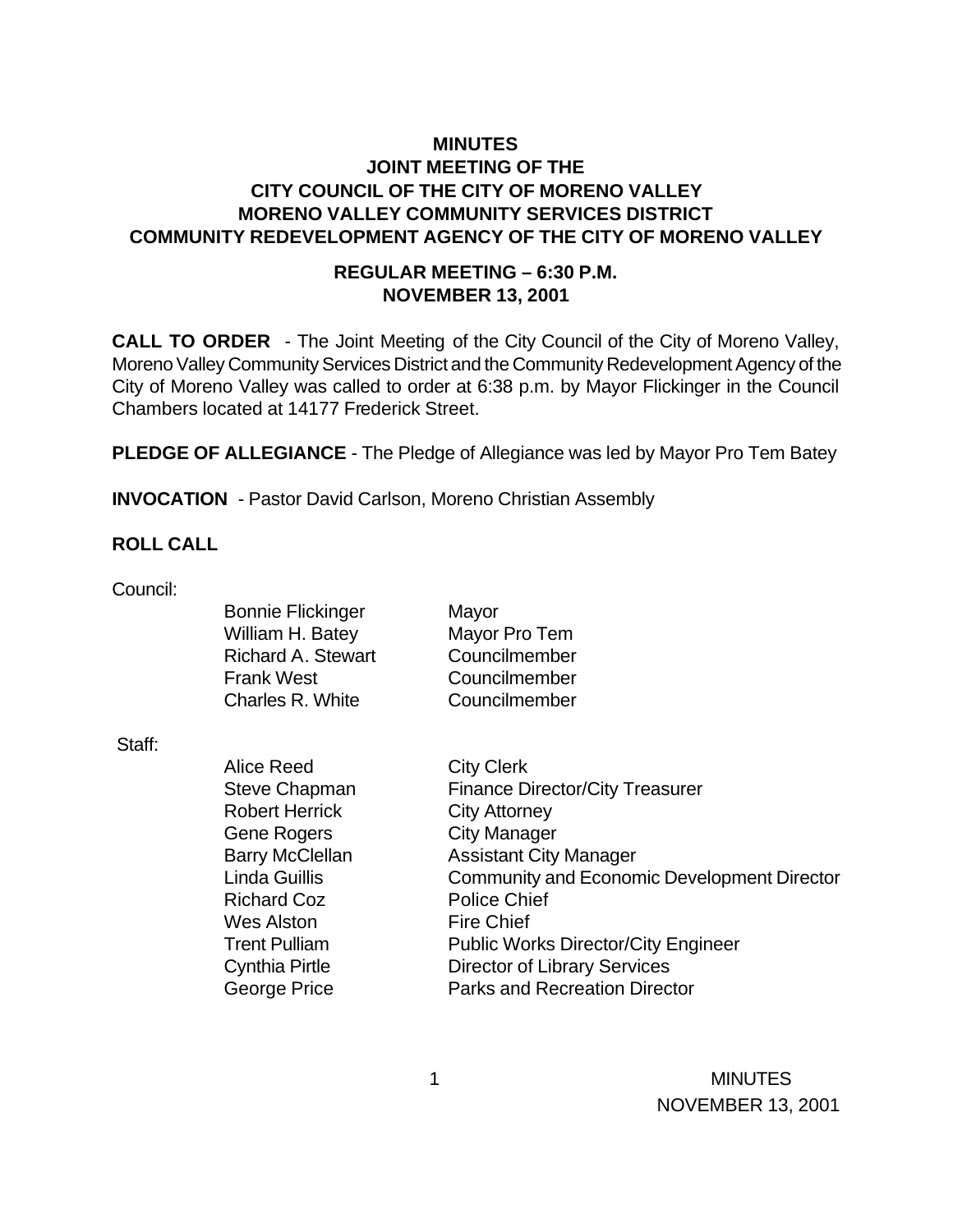## **JOINT CONSENT CALENDARS (SECTIONS A-C) OF THE CITY COUNCIL OF THE CITY OF MORENO VALLEY, MORENO VALLEY COMMUNITY SERVICES DISTRICT, AND COMMUNITY REDEVELOPMENT AGENCY OF THE CITY OF MORENO VALLEY**

Mayor Flickinger opened the agenda items for the Consent Calendars for public comments, there being none, public comments were closed.

Councilmember White made a motion, seconded by Mayor Pro Tem Batey to approve the Consent Calendars in their entireties. Motion carried 5-0. Roll call vote.

### **A. CONSENT CALENDAR** - **CITY COUNCIL**

- A1. ORDINANCES FIRST READING BY TITLE ONLY Waived reading of all Ordinance Introductions and read by title only.
- A2. MINUTES REGULAR MEETING OF OCTOBER 9, 2001 Approved as submitted.
- A3. MINUTES REGULAR MEETING OF OCTOBER 23, 2001 Approved as submitted.
- A4. PARCEL MAP 24349, PARCEL 4 EXECUTE DEED OF RECONVEYANCE AND ADOPT RESOLUTION NO. 2001-66, A RESOLUTION OF THE CITY COUNCIL OF THE CITY OF MORENO VALLEY AUTHORIZING ACCEPTANCE OF THE PUBLIC RIGHT-OF-WAY IMPROVEMENTS AS COMPLETE AND ACCEPTING PENUNURI PLACE (LOT "D") INTO THE CITY MAINTAINED STREET SYSTEM (NORTH SIDE OF PENUNURI PLACE, EAST OF MORTON ROAD – SUBDIVIDER – ANTHONY AND EVA SIEGFRIED)

Authorized the Mayor to execute the Deed of Reconveyance to reconvey the interest in the Deed of Trust known as Instrument No. 410853, recorded December 12, 1995 in the Official Records of Riverside County, California; directed the City Clerk to forward the signed Deed of Reconveyance to the County Recorder's Office; and adopted Resolution No. 2001-66 authorizing the acceptance of the public right-of-way improvements for Parcel Map 24349, Parcel 4 as complete and accepting Penunuri Place (Lot "D") into the City maintained street system.

Resolution No. 2001-66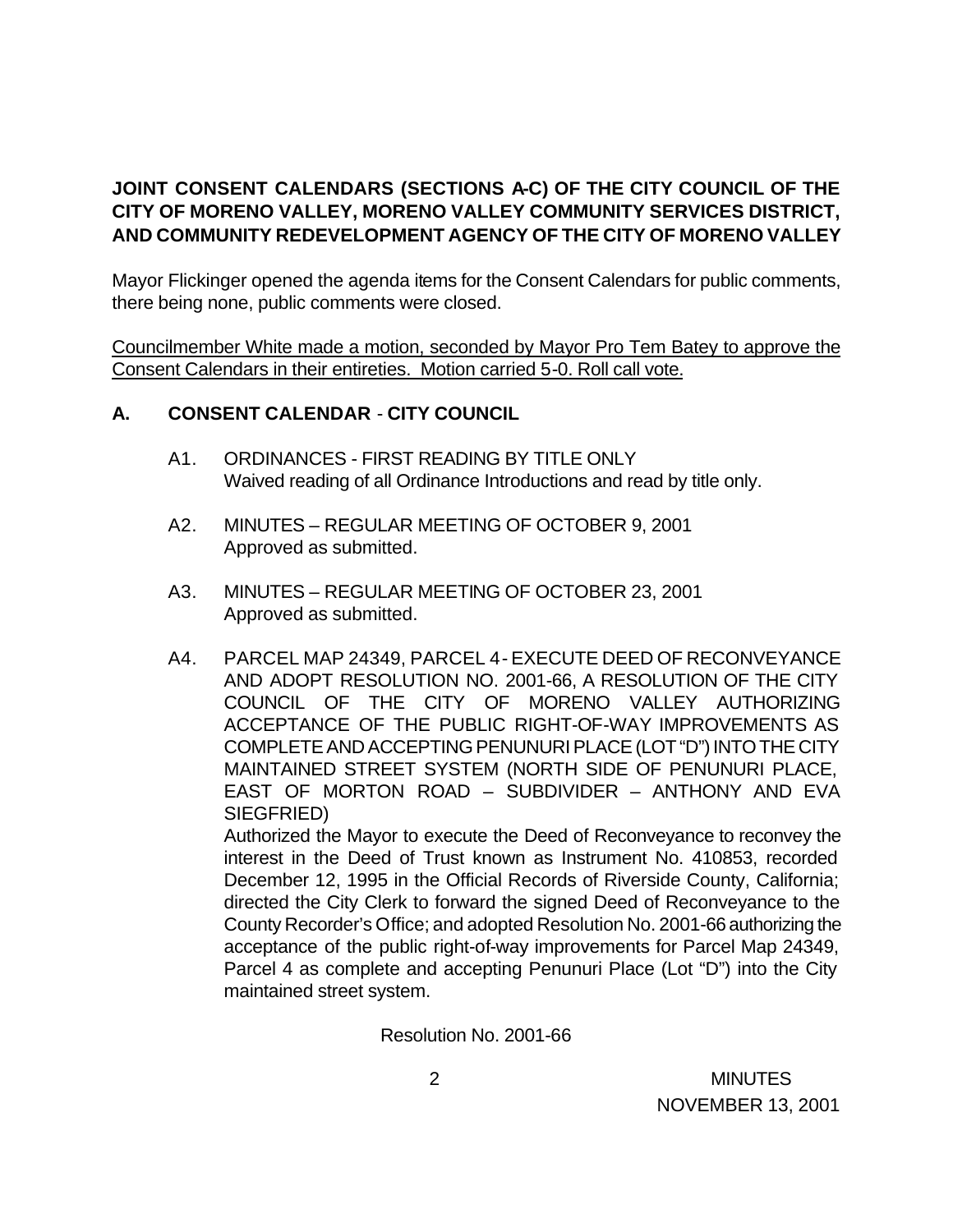A Resolution of the City Council of the City of Moreno Valley, California, Authorizing the Acceptance of Public Right-of-Way Improvements as Complete within Parcel 4 of Parcel Map 24349, and Accepting Penunuri Place (Lot "D") into the City Maintained Street System

- A5. APPROVAL OF INDEMNITY AGREEMENT RECOGNIZING AND ACKNOWLEDGING M.V. ASSOCIATES LLC, A CALIFORNIA LIMITED LIABILITY COMPANY AS THE OWNER OF CERTAIN MORENO AREA DRAINAGE PLAN FEE CREDITS Approved the Indemnity Agreement as reviewed and approved as to form by the City Attorney; and authorized the City Manager to execute the Indemnity
- A6. NOTICE OF COMPLETION FISCAL YEAR 2000/01 SENATE BILL (SB) 821 BICYCLE AND PEDESTRIAN PROJECTS PROGRAM - PROJECT NO. 00- 227222

Agreement.

Ratified Contract Change Order No. 1, adjusting the bid item quantities and increasing the contract time to 42 working days; accepted the work for the Fiscal Year 2000/2001 SB821 Bicycle and Pedestrian Projects Program constructed by JDC, Inc., Rancho Cucamonga; directed the City Clerk to record the Notice of Completion within ten (10) days at the office of the County Recorder of Riverside County, as required by Section 3093 of the California Civil Code; authorized the Director of Finance to release the retention to JDC, Inc., thirty-five (35) calendar days after the date of recordation of the Notice of Completion if no claims are filed against the project (Account No. 122.72220); and accept the improvements into the City Maintained Road System.

A7. RESOLUTION 2001-67 A PORTION OF SAN MICHELE ROAD, BETWEEN PERRIS BOULEVARD AND INDIAN STREET AS PUBLIC RIGHT-OF-WAY Approved and adopted Resolution No. 2001-67 accepting dedication for public highway, utility, and public service purposes, but not accepting as a part of the City Maintained Road System; and directed the City Clerk to cause the Resolution to be recorded in the office of the Recorder of the County of Riverside.

Resolution No. 2001-67

A Resolution of the City Council of the City of Moreno Valley, California, Accepting Dedication of an Easement for a Portion of San Michele Road between Perris Boulevard and Indian Street as Public Right-of-Way

 3 MINUTES NOVEMBER 13, 2001 A8. REQUEST ADOPTION OF PLANS AND SPECIFICATIONS, AND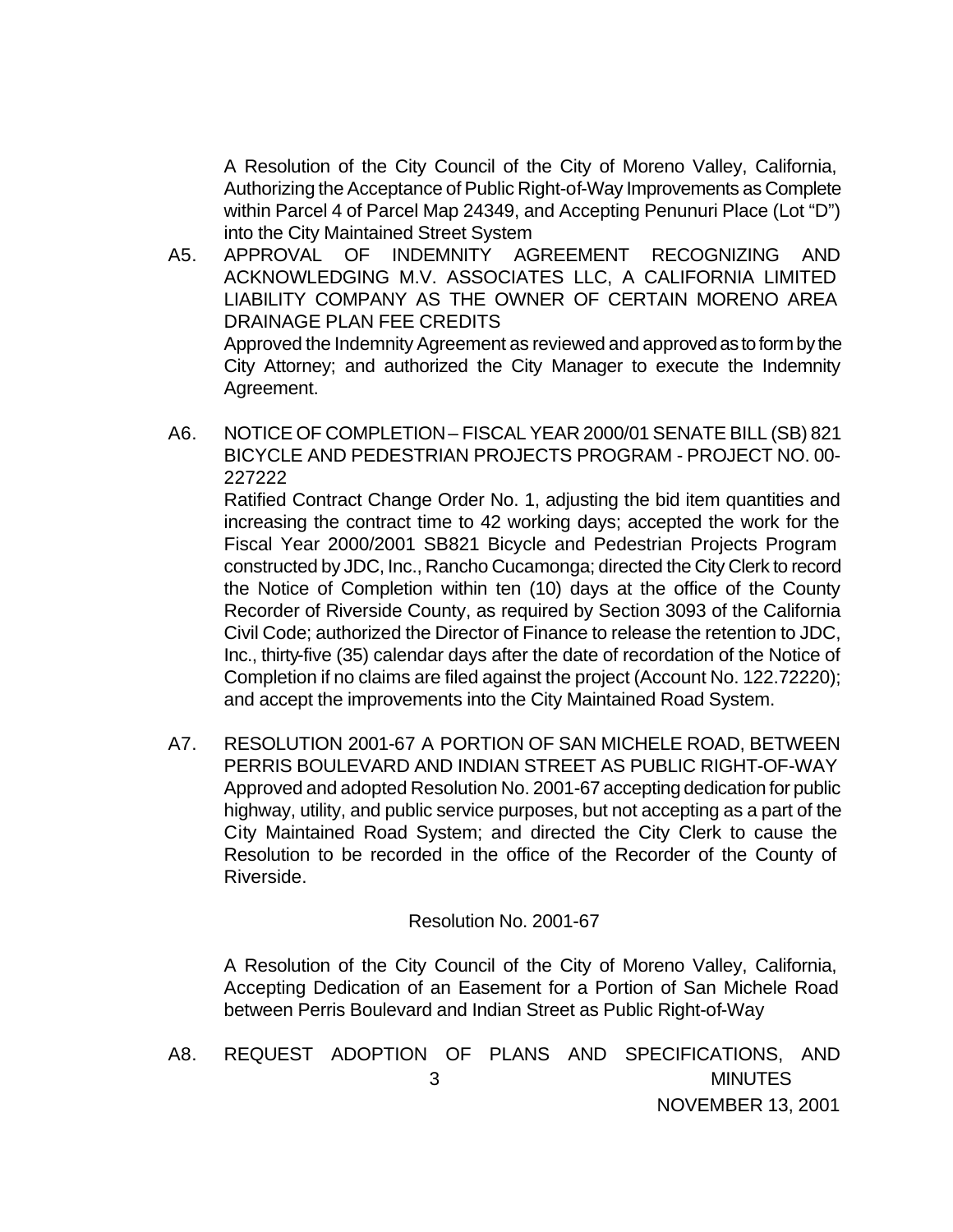AUTHORIZATION TO ADVERTISE FOR CONSTRUCTION BIDS FOR COLLEGE PARK FIRE STATION NO. 91 - PROJECT NO. 00-4372540 Adopted the Plans and Specifications that are on file in the office of the Public Works Director; and authorized the City Clerk to advertise the project for construction bids.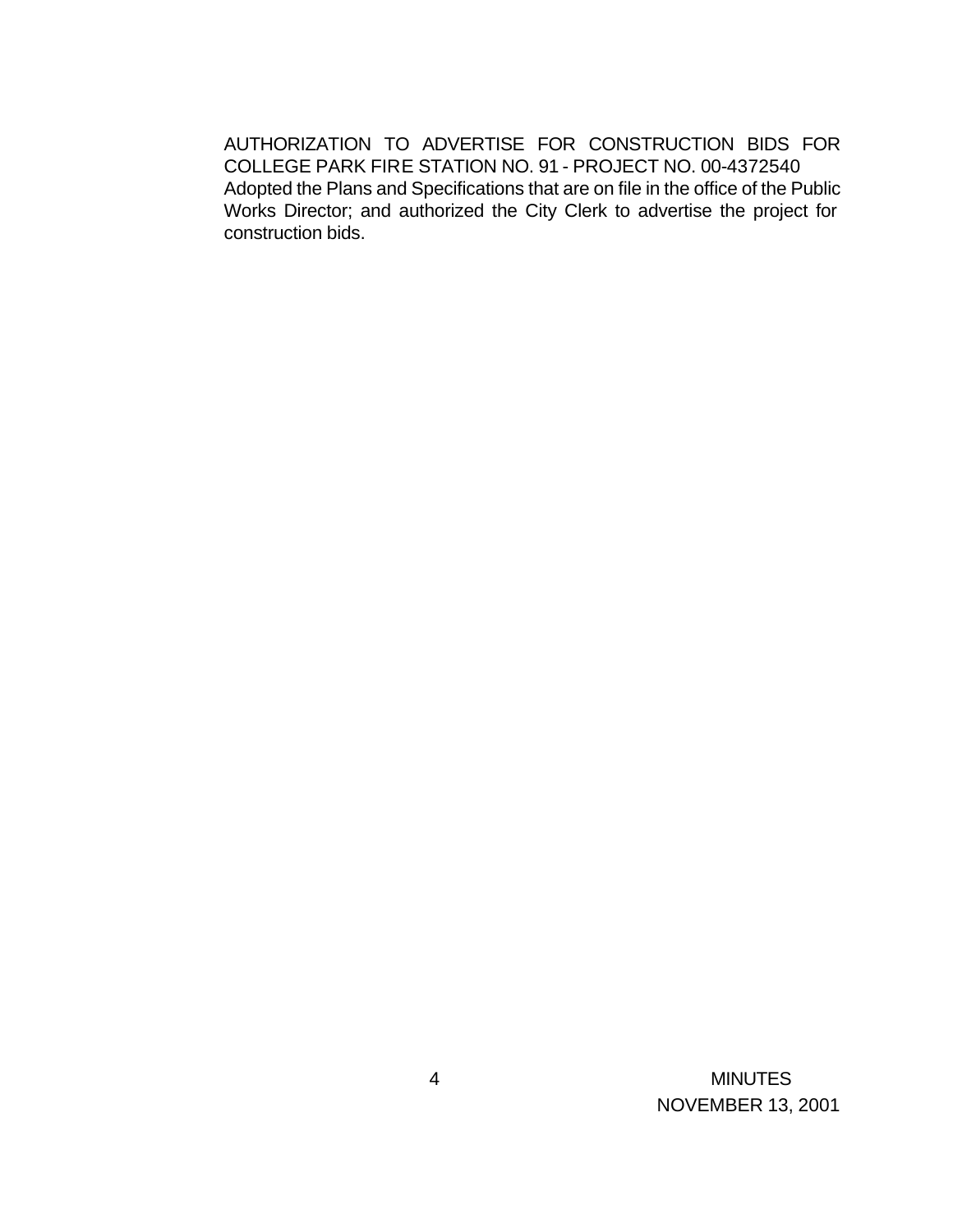- A9. REQUEST FOR AUTHORIZATION OF RED CURB PAINTED WEST OF THE ENTRANCE TO SUPREME TRUCK BODY, A BUSINESS LOCATED AT 22135 ALESSANDRO BOULEVARD Authorized the 297 feet of red curb painted west of the entrance to Supreme Truck Body, a business located at 22135 Alessandro Boulevard, to provide standard sight distance for the existing employees.
- A10. RESOLUTION N0. 2001-68 APPROVE AND AUTHORIZE EXECUTION OF PROGRAM SUPPLEMENT AGREEMENT NO. M014, TO THE ADMINISTERING AGENCY-STATE AGREEMENT FOR FEDERAL-AID PROJECT NO. 08-5441, INTERCONNECT INSTALLATION ON CACTUS AVENUE, SUNNYMEAD BOULEVARD, AND PIGEON PASS ROAD - PROJECT NO. CML 5441 (024)

Adopted Resolution No. 2001-68, and approved Program Supplement Agreement No. M014, to the Administering Agency-State Agreement for Federal-Aid Project No. 08-5441 for construction and construction engineering; and authorized the Mayor to execute Program Supplement No. M014.

#### Resolution No. 2001-68

A Resolution of the City Council of the City of Moreno Valley, California, Approving and Authorizing Execution of Program Supplement No. M014 to Administering Agency-State Agreement No. 08-5441 for Federal-Aid Projects between the State of California, Acting by and through the Department of Transportation and the City of Moreno Valley

#### **B. CONSENT CALENDAR** - **COMMUNITY SERVICES DISTRICT**

- B1. ORDINANCES FIRST READING BY TITLE ONLY Waived reading of all Ordinance Introductions and read by title only.
- B2. MINUTES REGULAR MEETING OF OCTOBER 9, 2001 Approved as submitted.
- B3. MINUTES REGULAR MEETING OF OCTOBER 23, 2001 Approved as submitted.
- B4. ACCEPTANCE OF DONATED FUNDS FOR THE PUBLIC ADDRESS SOUND SYSTEM Authorized the acceptance of a \$3,000 donation from Process Communication Developers, Inc., for the purchase of the Anchor Xtreme Liberty Portable Sound System; and approved an appropriation of \$3,000 for expense account number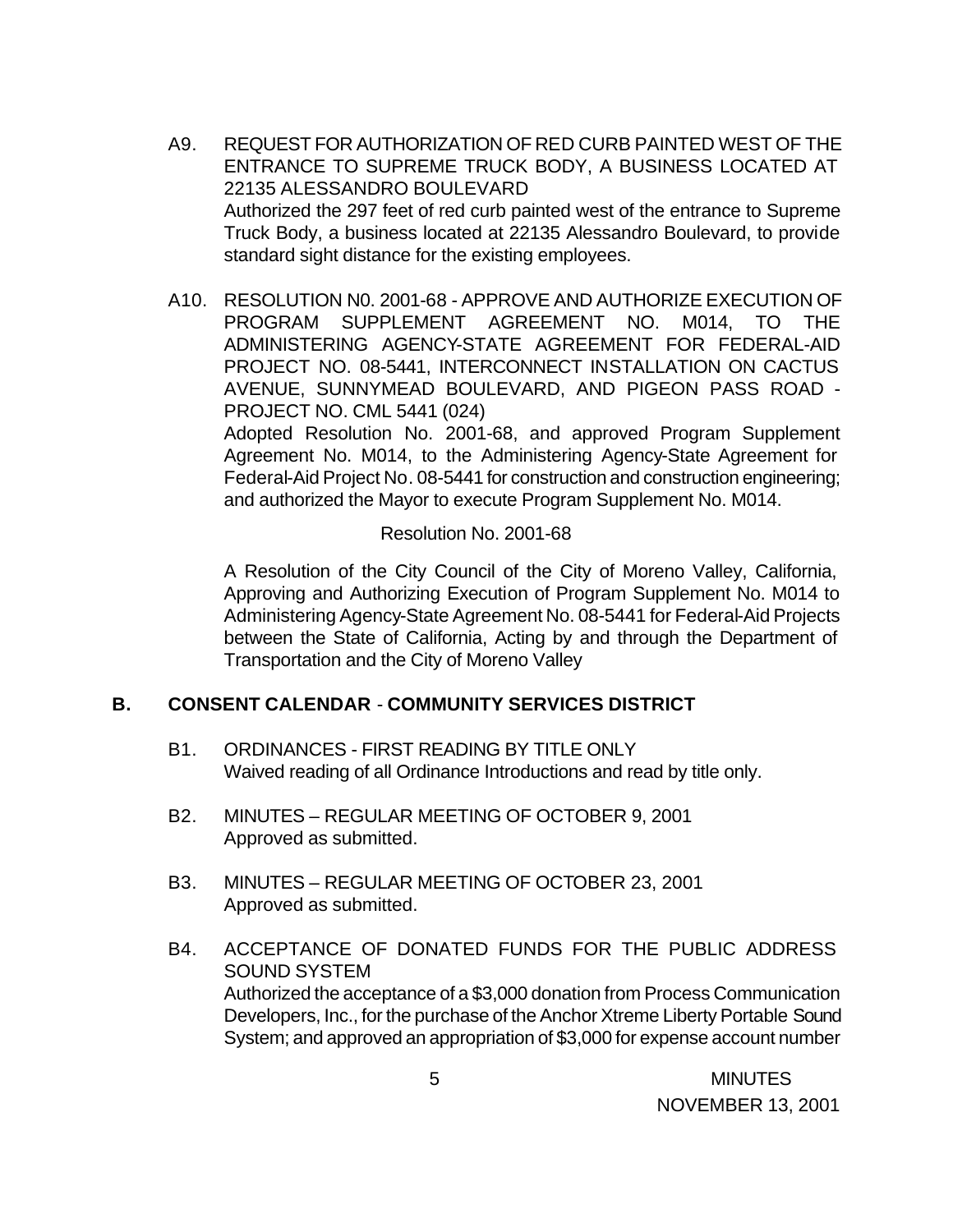161.76105.6641.648 for the purchase of the equipment.

B5. ACCEPTANCE OF GRANT MONIES FROM THE CALIFORNIA DEPARTMENT OF EDUCATION, CHILD DEVELOPMENT SERVICES, FOR CHILD CARE SERVICES AND ADOPTION OF THE RESOLUTION TO CERTIFY THE APPROVAL OF THE GOVERNING BOARD Authorized the acceptance of grant monies in the amount of \$586,046 for fiscal year 2001/2002 from the California Department of Education, Child Development Division, for the purpose of providing school age childcare and development services; and adopted Resolution No. CSD 2001-19 to certify the approval of the governing board to enter into this transaction with the California Department of Education for the purpose of providing child care and development services and to authorize the designated personnel, as shown on the resolution, to sign contract documents for FY 2001/02.

Resolution No. CSD 2001-19

A Resolution of the City Council of the City of Moreno Valley, California, Acting in its Capacity as the Board of Directors of the Moreno Valley Community Services District Certifying the Approval of the Governing Board to Enter into a Transaction with the California Department of Education for the Purpose of Providing Child Care and Development Services and to Authorize Designated Personnel to Sign Contract Documents for FY 2001/02

## **C. CONSENT CALENDAR** - **COMMUNITY REDEVELOPMENT AGENCY**

- C1. ORDINANCES FIRST READING BY TITLE ONLY Waived reading of all Ordinance Introductions and read by title only.
- C2. MINUTES REGULAR MEETING OF OCTOBER 9, 2001 Approved as submitted.
- C3. MINUTES REGULAR MEETING OF OCTOBER 23, 2001 Approved as submitted.

#### **D. PUBLIC HEARINGS**

 6 MINUTES D1. PUBLIC HEARING TO REVIEW THE APPLICATIONS BY LEADERS IN COMMUNITY ALTERNATIVES FOR A GENERAL PLAN AMENDMENT (PA01-0031), CHANGE OF ZONE (PA01-0026) AND CONDITIONAL USE PERMIT (PA01-0027) TO ESTABLISH A TRANSITIONAL HOUSING FACILITY FOR PAROLEES ON BUSINESS CENTER DRIVE (CONTINUED FROM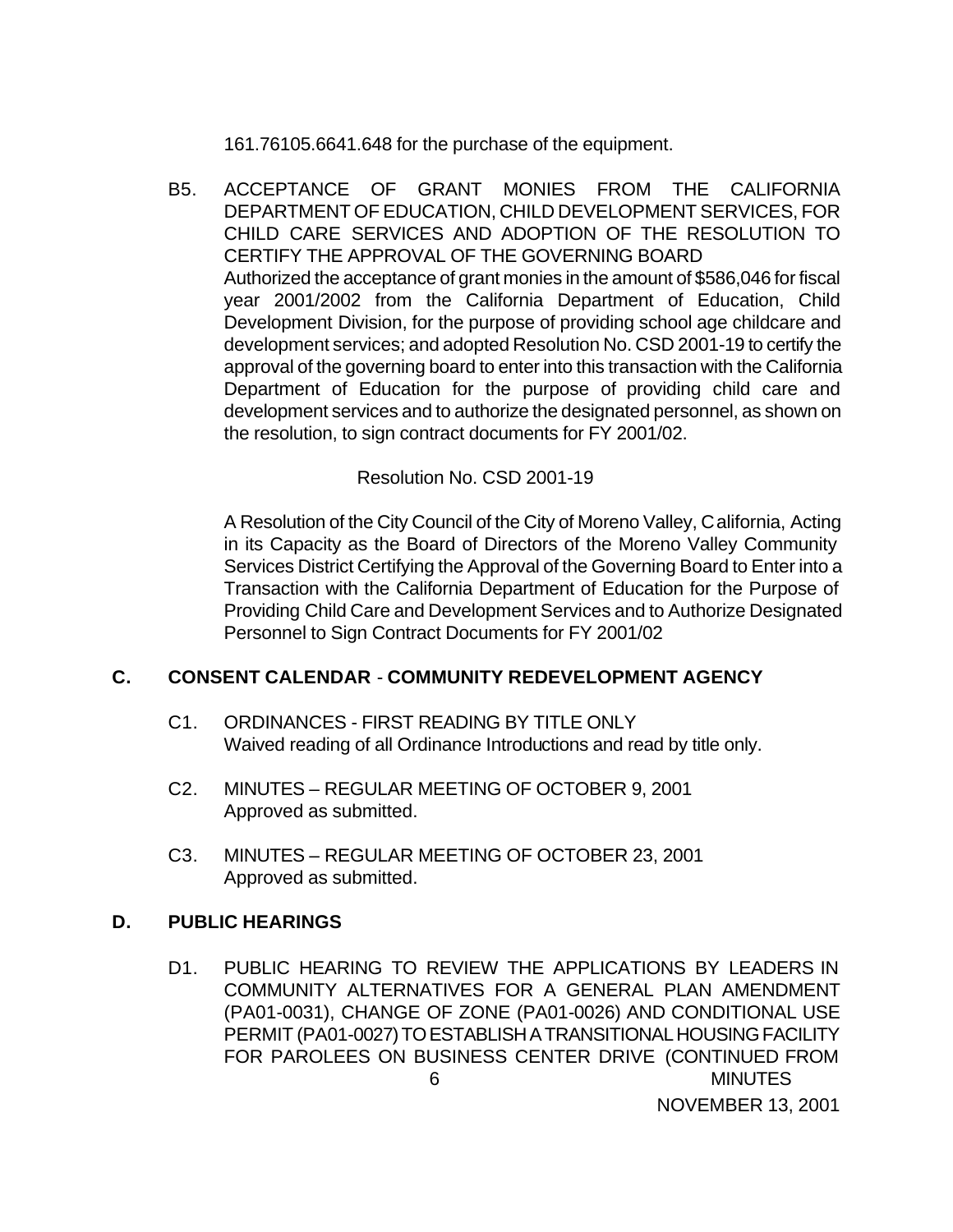OCTOBER 9, 2001)

Conducted a public hearing to review the applications by Leaders in Community Alternatives for a General Plan Amendment, Change of Zone and Conditional Use Permit for Parolees on Business Center Drive.

Mayor Flickinger opened the public testimony portion of the public hearing. Comments were received from Steve Goya, Lou Scarpino and Reverend Paul Cunningham Mayor Flickinger closed the public comments portion of the public hearing.

#### Resolution No. 2001-70

A Resolution of the City Council of the City of Moreno Valley, California, Denying a General Plan Amendment (PA01-0031), Denying a Change of Zone (PA01-0026) and Denying a Conditional Use Permit (PA01-0027) to Change the Zone and General Plan Designations from Business Park to Industrial for Property on the West and South Sides of Business Center Drive and to Allow a Transitional Housing Facility for Parolees to be Established on an Existing Developed Site Comprising 1.62 Acres on the West Side of Business Center Drive (14114 Business Center Drive)

Councilman White made a motion, seconded by Councilman Stewart to adopt Resolution No. 2001-70 denying the requested general plan amendment, change of zone and conditional use permit. Motion carried 3-2, Flickinger and Batey opposed. Roll call vote.

D2. PA00-0055 (CONDITIONAL USE PERMIT – APPLICANT: SPRINT PCS, LOCATION: 15860 EMMA LANE (EAST SIDE OF EMMA LANE AND NORTH OF IRIS AVENUE) PROPOSAL: REQUEST BY THE APPLICANT TO APPEAL THE PLANNING COMMISSION DECISION TO DENY THE ENVIRONMENTAL DETERMINATION FOR CONDITIONAL USE PERMIT APPLICATION PA00- 0055 FOR A 72-FOOT TALL MONOPINE

Conducted a public hearing to consider the appeal to the Planning Commission decision to deny the environmental determination for Conditional Use Permit Application PA00-0055.

Mayor Flickinger opened the public testimony portion of the public hearing – Comments were received from David Leonardi, applicant.

 7 MINUTES NOVEMBER 13, 2001 Mayor Flickinger closed the public comments portion of the public hearing.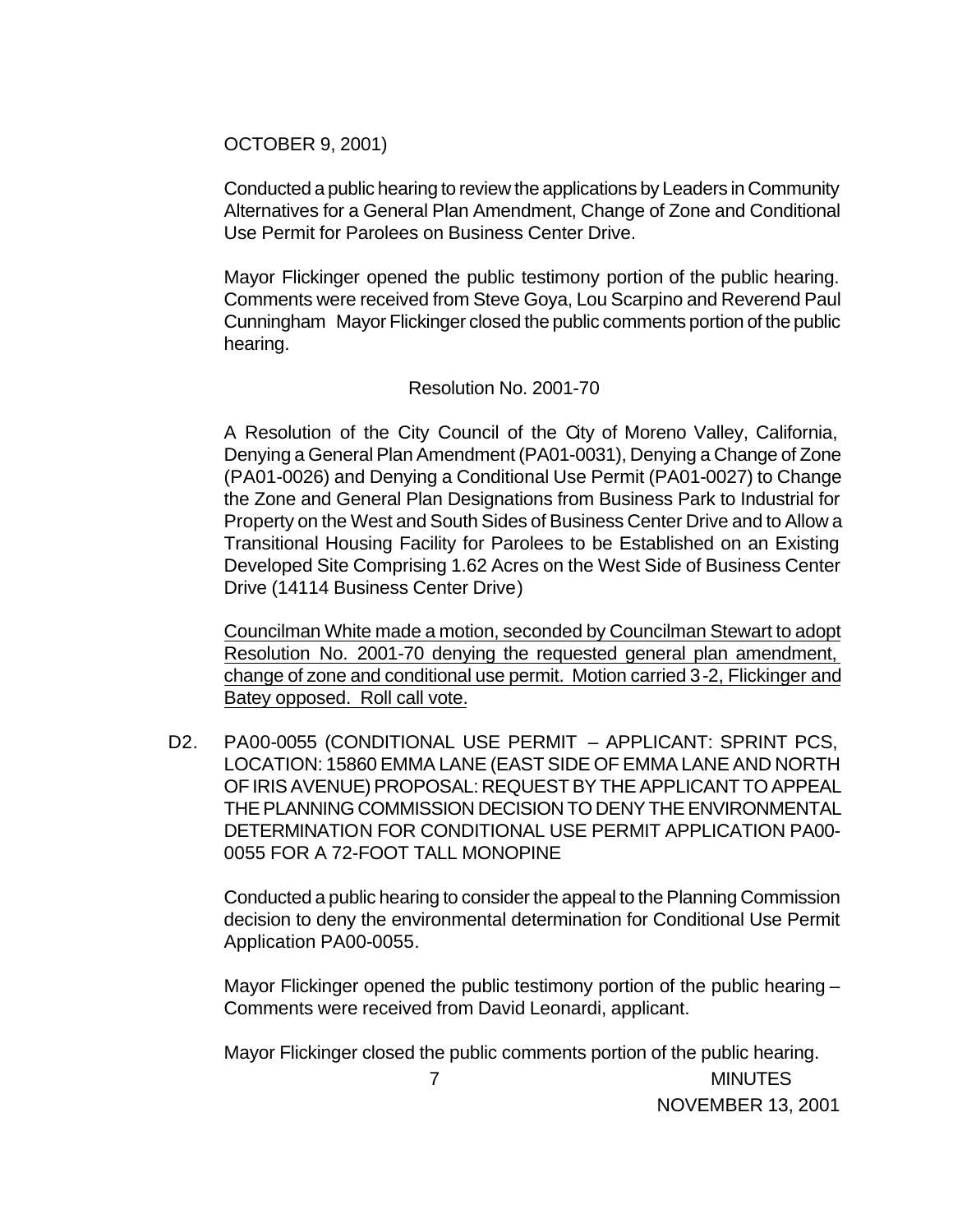8 MINUTES NOVEMBER 13, 2001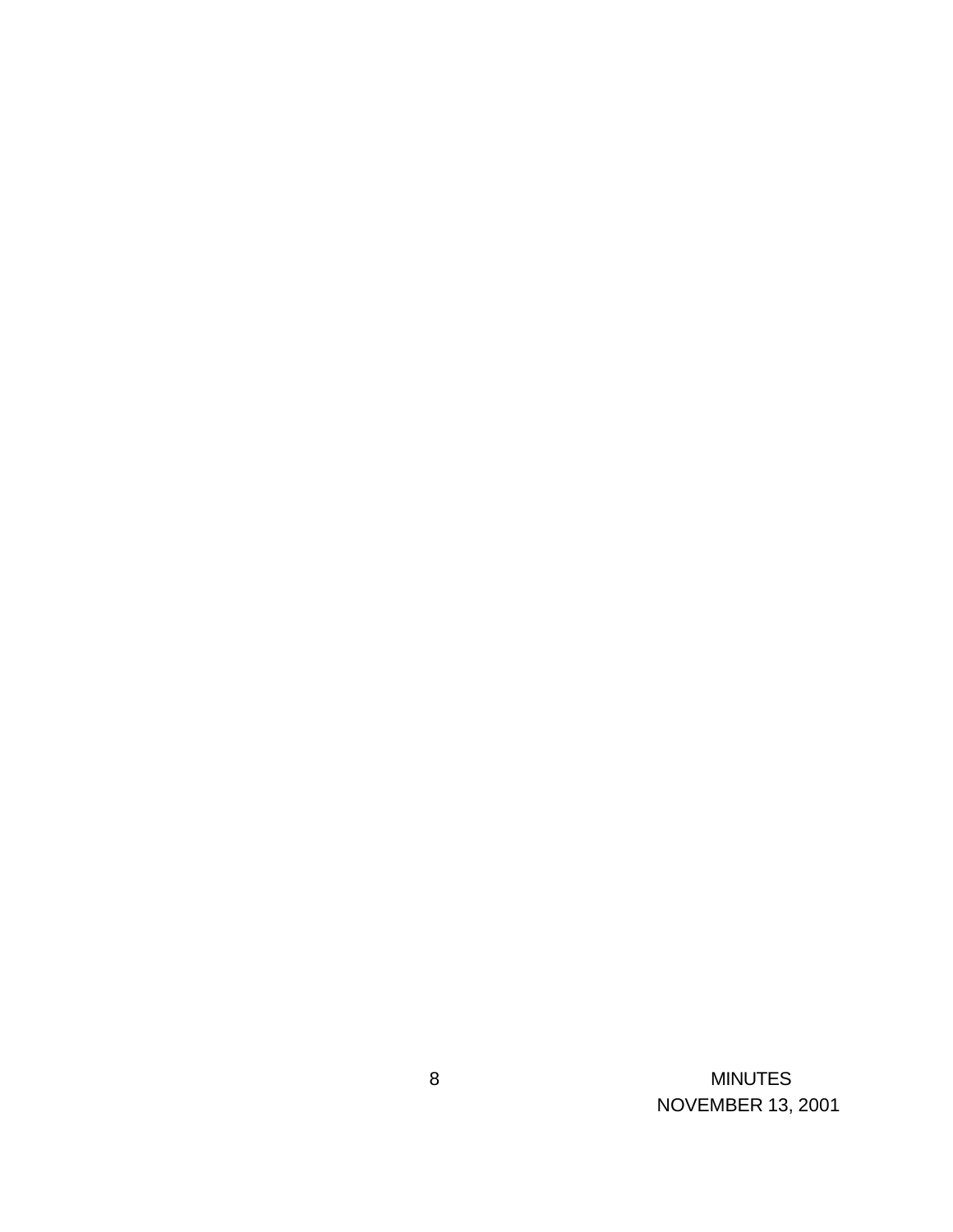#### Resolution No. 2001-69

A Resolution of the City Council of the City of Moreno Valley Denying PA00- 0055, a Conditional Use Permit for a Proposed New Wireless Telecommunications Facility Located on a Single-Family Residential Lot at 15860 Emma Lane

Councilman White made a motion, seconded by Councilman Stewart recognizing that the proposed telecommunications facility will have a significant impact on the environment and approved City Council Resolution No. 2001-69 denying PA00-0055 based on the findings included in the Resolution. The motion carried 4-1, Batey opposed. Roll call vote.

## **E. ITEMS REMOVED FROM CONSENT CALENDARS FOR DISCUSSION OR SEPARATE ACTION - NONE**

### **F. REPORTS**

F1. REVITALIZATION PROGRAM (FORMERLY KNOWN AS ACQUISITION, REHABILITATION, AND RESALE PROGRAM – ARR)

Mayor Flickinger opened the agenda item for public comments, which were received from Hector Viscarra, Leanne Kimball, David Judd, Steve Schechtman, George Jordan, Omar Alberan, Beverly Bayer, Gordon Maddock, Marie Strauss, Melli Van Natta, Pete Bleckert and Ray Hosman.

F2. REPORT TO CONSIDER PUBLIC COMMENTS REGARDING THE MAIL BALLOT PROCEEDING TO REACTIVATE ZONE D (PARKWAY LANDSCAPE MAINTENANCE) FOR TRACT 20579

Mayor Flickinger opened the agenda item for public comments, which were received from William Baker.

F3. REPORT TO CONSIDER PUBLIC COMMENTS REGARDING MAIL BALLOT PROCEEDING TO REACTIVATE ZONE D (PARKWAY LANDSCAPE MAINTENANCE) AT THE STANDARD SERVICE LEVEL FOR TRACT 20404

Mayor Flickinger opened the agenda item for public comments; there being none, public comments were closed.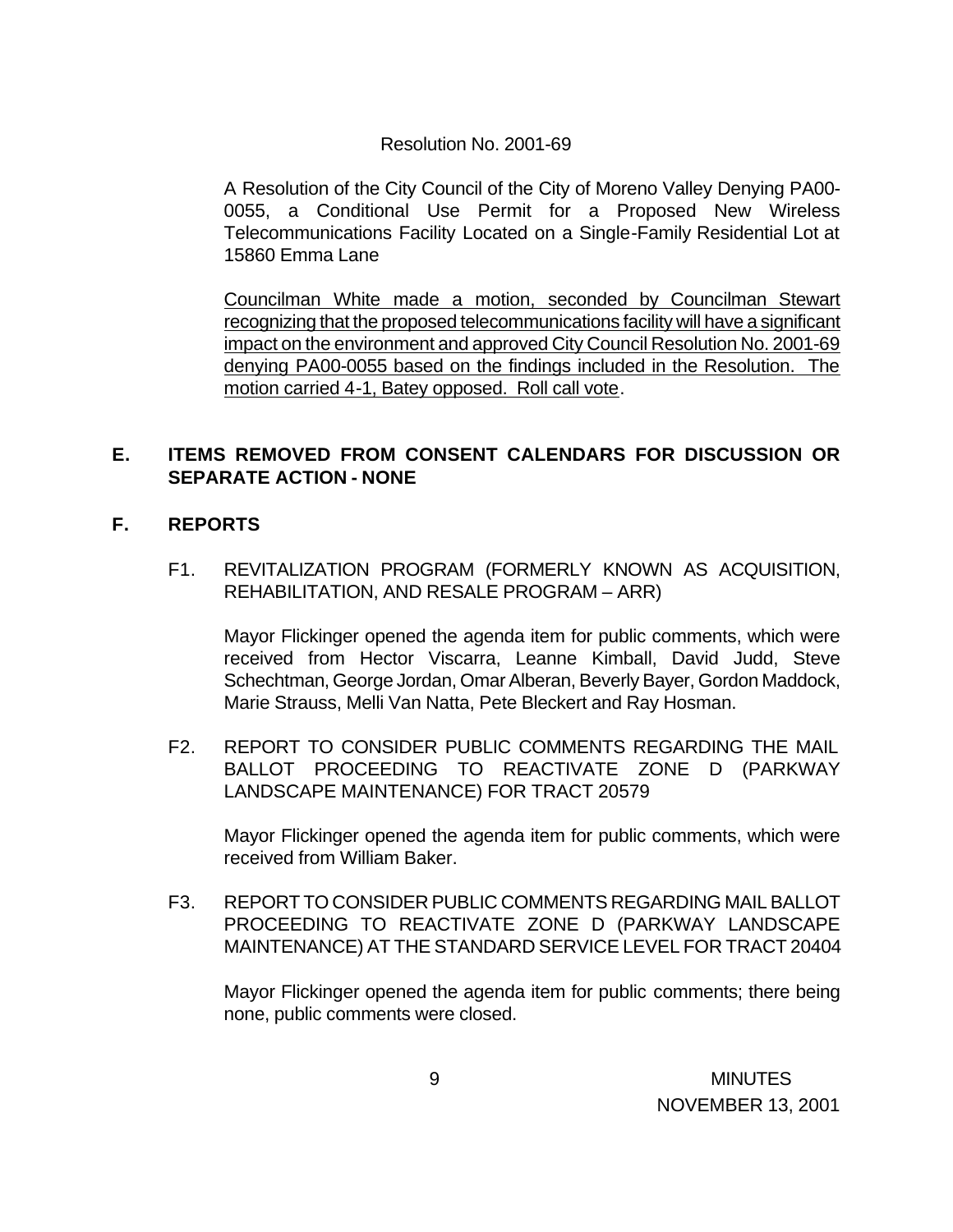## F4. CITY MANAGER'S REPORT (Oral presentation only)

Mayor Flickinger opened the agenda item for public comments; there being none, public comments were closed.

## **G. LEGISLATIVE ACTIONS**

ORDINANCES - 1ST READING AND INTRODUCTION - NONE

ORDINANCES - 2ND READING AND ADOPTION - NONE

ORDINANCES - URGENCY ORDINANCES – NONE

RESOLUTIONS – NONE

PUBLIC COMMENTS **ON ANY SUBJECT NOT ON THE AGENDA** UNDER THE JURISDICTION OF THE CITY COUNCIL ARE AS FOLLOWS:

Juanita Barnes, 13411 JoAnn Street

1) Co-sponsorship of Black History Parade

Daryl Terell, Address matter of record

- 1) City's economic situation
- 2) Terrorist attack in Moreno Valley

## Ray Hosman, Address matter of record

1) Thanked signers of utility tax petition

Pete Bleckert, Address matter of record

1) Political sign ordinance enforcement

# **CLOSING COMMENTS AND/OR REPORTS OF THE CITY COUNCIL, COMMUNITY SERVICES DISTRICT, OR COMMUNITY REDEVELOPMENT AGENCY**

## Councilmember West

1) Parks & Recreation Advisory Committee strongly supports skating rink

# Councilmember Stewart

- 1) Customs requesting expansions
- 2) CDF facilities moving along